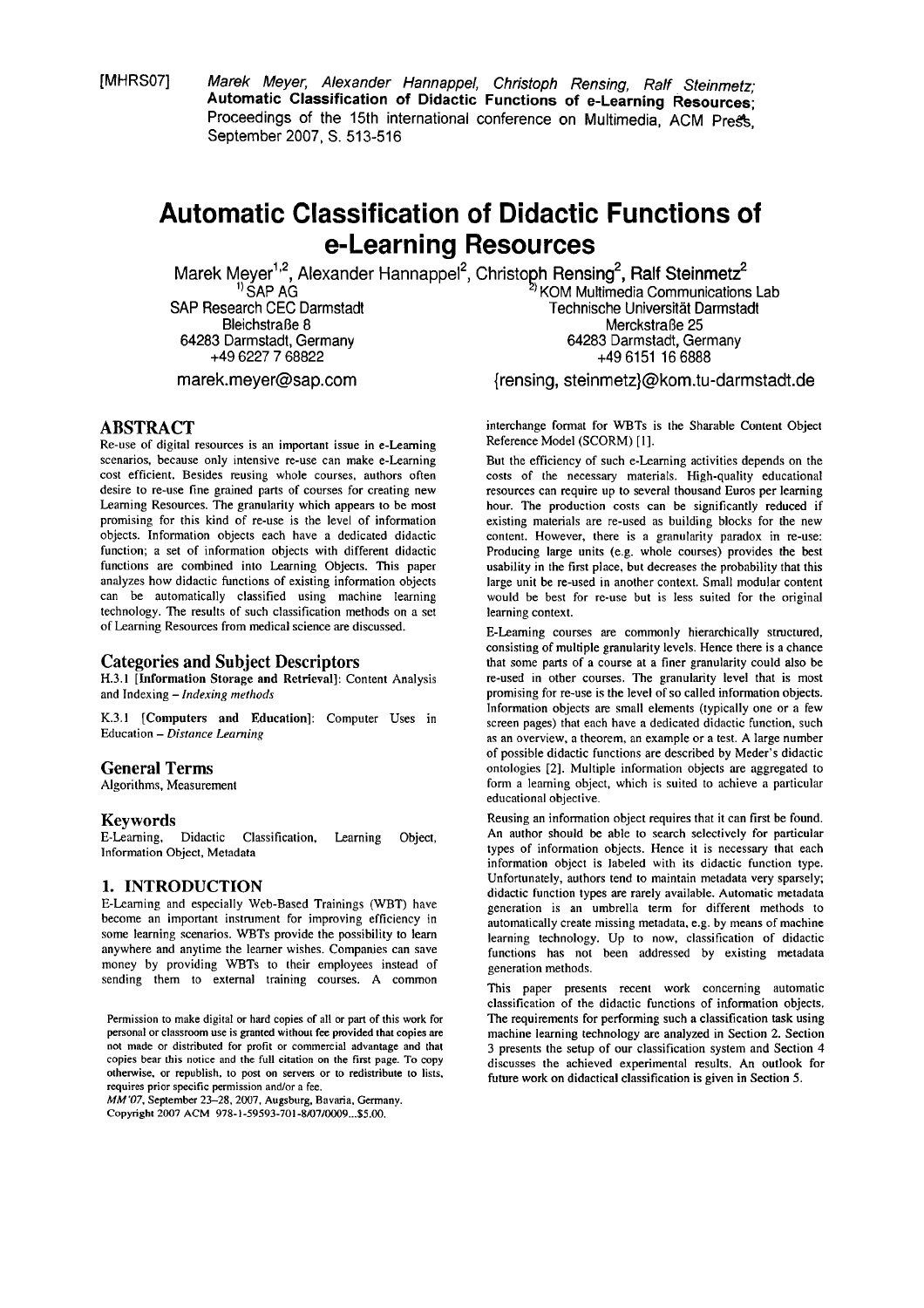#### **2. CLASSIFICATION AND FEATURES**

Classification is the task of assigning objects to predefined categories. Many researchers have studied how classification can be performed automatically by Computers. Most automatic classification approaches **are** found in the area of machjne learning *[5].* Machine learning describes all algorithms that learn behavior (e.g. how to classify an object) based on training information [4]. Typical methods are: support vector machines (SVM), decision tree learners, Bayes classifiers or artificial neural networks. All these machine learning algorithms have in common that they need a training corpus of objects with known category membership. After a training phase new objects can be classified as well. Classifiers do not take complete objects as input but require mapping the objects to a set of features. Typical features of text documents, for example, could be occurring words; but other attributes. such as document size or average length of sentences are also imaginable. In the case of multimedia content (e.g. images or videos), more sophisticated features are needed - for instance color histograms, thickness of lines or detected objects.

Many classification Systems for text-based documents rely solely on textual features. Textual features can be divided into simple statistical information (such as word occurrences) and natural language analysis. Examples of the latter would be lexical chains. word sense disambiguation or grammatical mood.

Classification of information objects is comparable to the task of genre detection  $[7]$  – both classify not the subject but rather another dimension of the document. Hence, using only textual features overrates the subject dirnension of a document. For didactic classification additional features are potentially useful. Besides textual features, Web Based Trainings also contain multimedia aspects, which are likely to differ between different didactic functions. For instance, the presence of interactive media, such as flash animations or usage of scripting languages (JavaScript) could be an indicator for assessments or demonstrations, whereas they are less likely to appear in other information object types.

Several possible features have been identified for the intended classification task. They have been categorized into linguistic features, recurring structural patterns and hypertext features.

Linguistic features could bc the total text length, occurrence of key terms, headlines and sentence types. Recurring structural patterns are the position of an information object within the tree structure of a SCORM package or Special knowledge about patterns in other courses from the same author or authoring tool. Hypertext features are stmctural sirnilarity of HTML documents, referenced style sheets, in-link analysis and embedding of interactive media contenis or scripts.

# **3. EXPERIMENT SETUP**

**An** experiment was sei up to evaluate whether multimedia features can be used for classification of didactic functions. **E-**Learning courses from two sources have been used. One source was the kMed project, which is a joint project of several medical university chairs in Germany that has produced courses for medical students [6]. Other samples were taken from the Content Sharing project **[3].** Thus, the samples have been created from two different authoring environments and by multiple authors. The sample courses have been split into information objects. In total, 166 information objects were used for training and 207 samples for performance measurement.

Each information object was manually labeled with its didactic function. The available didactic function types were taken from Meder's didactic ontologies [2]. According to the didactic ontologies, the function types are hierarchically ordered on three levels of detail. The first level of detail differentiates between receptive knowledge types and interactive assessments. Receptive knowledge types are further subdivided into source knowledge. orientation knowledge (facts or overview), explanation knowledge (what-explanation or example) and action knowledge (checklist or principle). Interactive assessments **are** either multiple choice tests or assignment tests.

For the implementation of the classification task the free classification framework weka [8] was used. Four different classifiers were evaluated: a Bayes network classifier (Bayes), a support vector machine (SVM), a rule based learner (JRip) and a decision tree learner (C4.5). Human judgment was chosen as the baseline for comparing the automatic classifiers against. Six people were asked to manually classify the given samples.

Nine different features were selected for the experiment. These features take into account not the pure text but rather multimedia aspects. Furthennore, most of the features are independent of the particular Course language. The only textual feature is the headline keyword class. For this feature, particular decisive words that may occur in a headline are mapped to one of a set of keyword classes. The features are listed in Table 1.

| <b>Feature Name</b>    | <b>Description</b><br>조화 보기                                       |
|------------------------|-------------------------------------------------------------------|
| <b>WORD COUNTER</b>    | Length of the text                                                |
| <b>JS COUNTER</b>      | Number of JavaScript functions                                    |
| <b>CONTAINS LIST</b>   | HTML code contains at least one list                              |
| <b>CONTAINS FORM</b>   | HTML code contains forms                                          |
| <b>CONTAINS INPUT</b>  | HTML code contains input elements                                 |
| <b>CONTAINS_CHOICE</b> | HTML code contains choice elements                                |
| <b>CONTAINS INT</b>    | HTML code contains<br>interaction<br>elements                     |
| <b>CONTAINS SWF</b>    | Flash animations are embedded                                     |
| <b>HEADLINE KW</b>     | Significant keywords that have been<br>found in the page headline |

Table **1.** Selected features for classification.

The didactic ontology has three levels of detail. The performance of a classifier can be measured for each of the levels. Furthermore, it is also possible to classify hierarchically. A firsi classifier decides only which top-level category an information object belongs to, the second classifier decides at the middle level and a third classifier categorizes only on the highest level of detail. Each classifier uses the result of the previous classifier as additional feature of the object being classified. The experimental setup was arranged to allow both flat and hierarchical classification.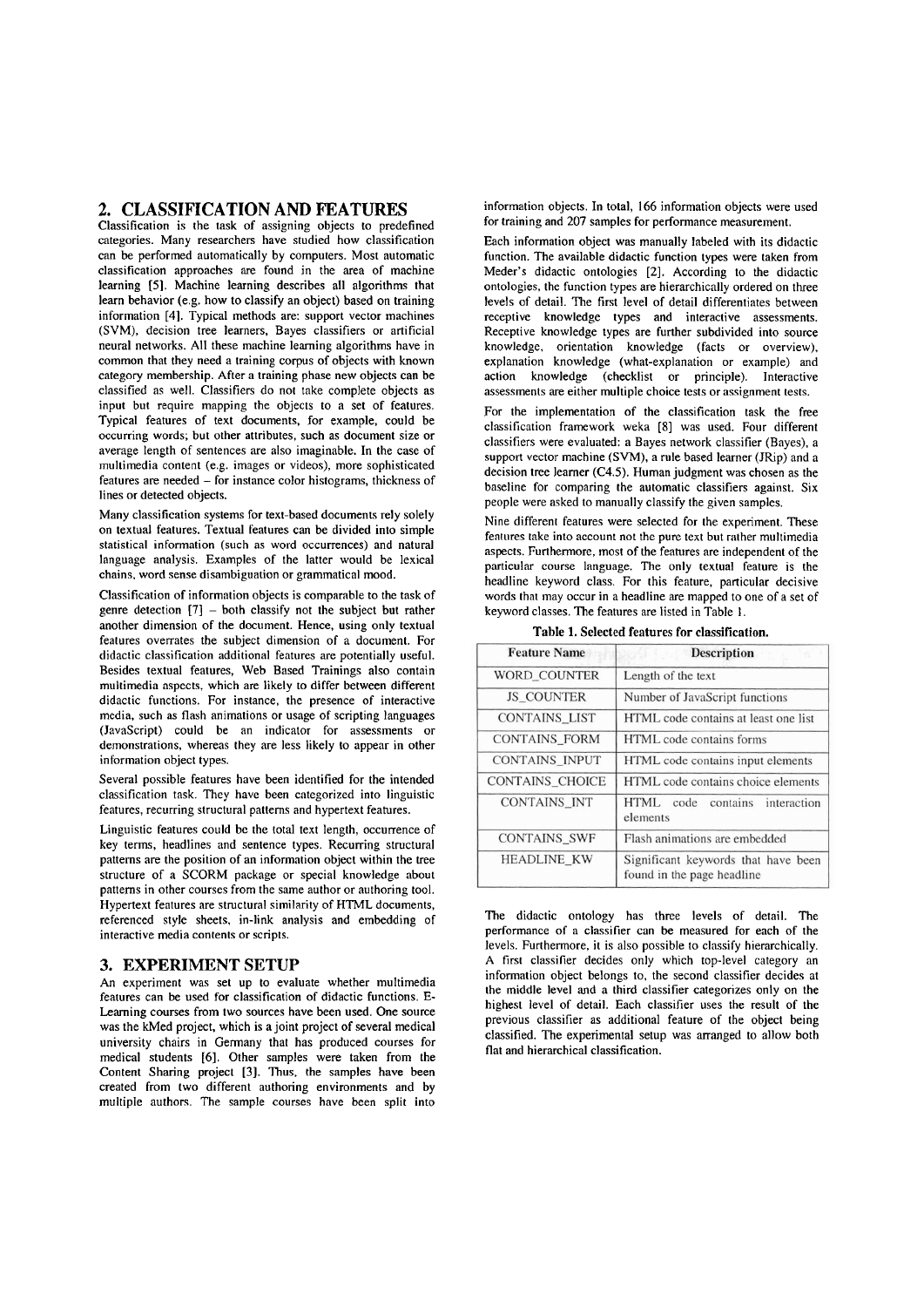# 4. RESULTS AND DISCUSSION

As described in the previous section the chosen classifiers were trained with a training corpus of 166 information objects. 207 further information objects have been available as test corpus for classification performance evaluation. Most of the experiments were set up as single-label classification; that is, each information object is assigned to exactly one category. Six people were asked for their judgment in order to obtain a baseline. The classifiers are evaluated on three levels of detail according to the three levels from Meder's didactic ontologies.

Different measurement methods for performance exist. Typical indicators are precision, recall, f-measure and accuracy values. These values have varying relevance depending on the number and size of classes and other parameters. Because most of the experiments in this section involve multiple categories, accuracy has been chosen as main performance measure. Accuracy is calculated as

$$
Accuracy = \frac{|correctly\_classified\_samples|}{|number\_of\_samples|}
$$

The first experiment was classification at the lowest level of detail; meaning the classifiers must decide only if a given information object is either a knowledge type or an assessment. The experiment was performed first with all nine features and afterwards with a selection of six features: JS\_COUNTER, CONTAINS\_FORM, CONTAINS\_INPUT, CONTAINS\_INT, CONTAINS\_SWF and HEADLINE\_KW. All four classifiers performed the task with an accuracy of 100 % after feature selection. Without feature selection, the Bayes and JRip classifiers achieved only 99 %. This high accuracy was surprising, but became clear after a closer look at the information objects: all assessments contain markup elements that enable user interaction, whereas most knowledge types do not have these elements. Thus, the markup-based features chosen are very decisive for distinguishing between knowledge types and assessments.

The next experiment was classification at the second level of detail. On this level, there are two different types of assessments and three different knowledge types. These five level-two types are used as categories. It is assumed that no information about the lowest level of detail is known. First, the classifiers were trained with all nine features. In a second run, only three selected features were used as input: CONTAINS\_FORM, CONTAINS\_CHOICE, HEADLINE\_KW. The evaluation results are compared in Table 2.

|                                           | <b>Bayes</b> | <b>SVM</b> | <b>JRip</b> | C4.5  | Human<br><b>Judgment</b> |
|-------------------------------------------|--------------|------------|-------------|-------|--------------------------|
| <b>Accuracy</b><br>(all feat.)            | 0.579        | 0.613      | 0.585       | 0.618 | 0.787                    |
| <b>Accuracy</b><br>(selected<br>features) | 0.609        | 0.613      | 0.604       | 0.614 |                          |

Table 2. Classification of second level of detail.

First of all, the performance of human judgment is noteworthy. Apparently, the sample information objects could not be assigned as clearly to one of the knowledge types as theory suggests. Human judgment achieved an accuracy of only 78 %. This value also has another implication: Retrieval systems should consider that different users, who are looking for the same information object, may search by different attribute values.

The C4.5 classifier showed the best performance compared to the other classifiers, both with all features and with a reduced feature set. The Bayes and JRip classifiers improved by reducing the number of features, whereas the C4.5 classifier slightly degraded. The differences between the four classifiers shrunk after feature selection.

The results of the feature selection indicate that the two types of assessments can be distinguished by different types of interactive HTML markup. But markup is not significant for differentiating different knowledge types; of all examined features headline keywords are most expressive. Future experiments should find out whether linguistic features may result in a better performance.

The next experiment evaluated the performance of classification for the highest level of detail. This level of detail consists of eight classes. A flat classification is assumed; meaning no classification information from the other levels of detail is known. The performance results are denoted in Table 3.

| Table 3. Flat classification of highest level of detail. |  |  |  |  |  |  |  |  |  |
|----------------------------------------------------------|--|--|--|--|--|--|--|--|--|
|----------------------------------------------------------|--|--|--|--|--|--|--|--|--|

|                                    | <b>Bayes</b> | <b>SVM</b> | JRip  | C4.5  | Human<br>Judgment |
|------------------------------------|--------------|------------|-------|-------|-------------------|
| Accuracy<br>(all feat.)            | 0.396        | 0.382      | 0.367 | 0.430 | 0.618             |
| Accuracy<br>(selected<br>features) | 0.391        | 0.381      | 0.353 | 0.454 |                   |

These results are much worse than those of the second level of detail. Even the best classifier C4.5 has achieved only 43 % using all features, which is almost 20 % below the human baseline.

Feature selection slightly improves the performance of the tree learner: using only the features WORD\_COUNTER, CONTAINS CHOICE CONTAINS FORM. and HEADLINE\_KW raises the accuracy value to 45 %. This accuracy is still too low for practical application and needs to be improved.

An approach for increasing the performance is hierarchical classification, which means that there is a separate classifier for each level of detail. Each classifier uses the category information from the lower level of detail as additional feature.

Table 4. Hierarchical classification of highest level of detail.

|                                | <b>Bayes</b> | <b>SVM</b> | <b>JRip</b> | C4.5  |
|--------------------------------|--------------|------------|-------------|-------|
| Accuracy<br>(all features)     | 0.700        | 0.680      | 0.667       | 0.660 |
| Accuracy<br>(select. features) | 0.705        | 0.686      | 0.686       | 0.676 |